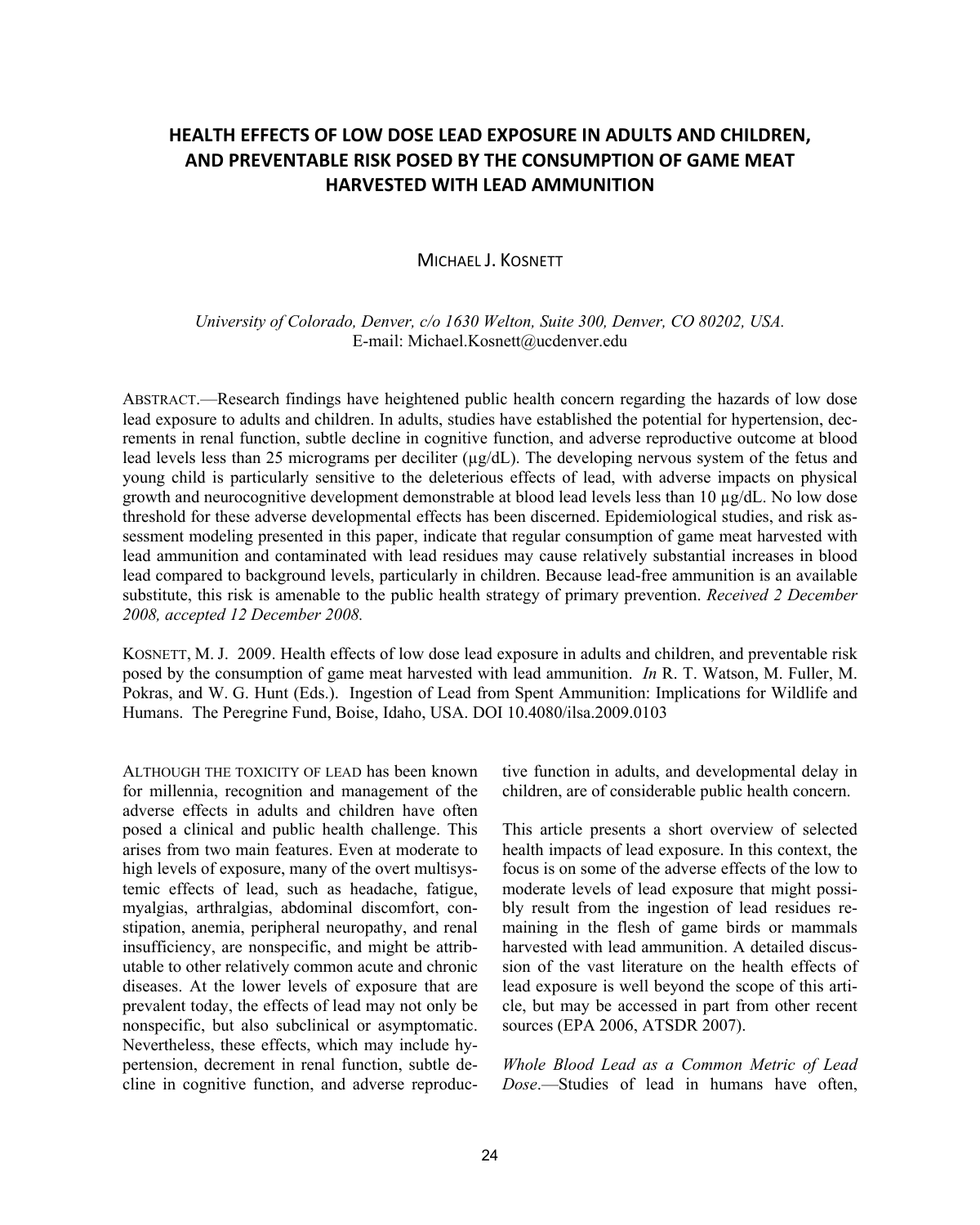though not exclusively, related the clinical effects of lead to the level measured in whole blood. Whether obtained through venipuncture or a capillary pinprick, lead in blood remains the mainstay of human biomonitoring. As such, it is useful to begin with a brief discussion of the levels of lead in blood that have been encountered in the general population. Large population studies conducted in the United States in the late 1970s found that most of the general population had a blood lead concentration between 10 to 20 micrograms per deciliter (µg/dL). In the NHANES II study conducted by the US Centers for Disease Control and Prevention (CDC) between 1976 to 1980, the geometric mean blood lead level in children age 1 to 5 was 15.0 µg/dL (NCHS 1984). As shown in Figure 1, this level fell dramatically over the following decade, largely due to the phase out of leaded gasoline, as well as to declining encounters with lead in residential paint, canned food, and other sources (EPA 2006). In its Third National Report on Human Exposure to Environmental Chemicals, the CDC estimated that the geometric mean blood lead concentration of children aged 1 to 5 years was 1.70 µg/dL, while that of adults aged 20 years and older was 1.56 (CDC 2005a).

For several decades, the US CDC has issued guidance that identified levels of lead in the blood of young children that were of concern with respect to public health intervention. In 1970, that value was 40 µg/dL. It fell to 30 µg/dL in 1975, 25 µg/dL in 1985, and 10 µg/dL in 1991 (CDC 1991). In a statement on the topic in 2005, the CDC noted that adverse effects of lead on cognitive development, a key health endpoint of concern, extend to blood lead concentrations less than 10 µg/dL, and that there is no value that constitutes a threshold or noeffect level (CDC 2005b). With respect to lead exposure to adults in the workplace, the U.S. Occupational Safety and Health Administration (OSHA), established general industry standards for lead in the late 1970s. Under the OSHA general industry lead standard, which remains in effect to the current time, a worker requires removal from lead exposure if a single blood lead level exceeds 60 µg/dL, or if the average of the three most recent blood lead measurements exceeds 50 µg/dL (provided the last is greater than 40 µg/dL). Nevertheless, studies conducted in recent decades, some of which are dis-



**Figure 1.** Blood lead concentration in U.S. Children. From: EPA, 2006 (Figure 4-3).

discussed below, demonstrate that the OSHA lead standards offer inadequate protection against the adverse effects of lead at low dose to adults (Kosnett et al. 2007).

*Health Effects of Lead at Low Dose in Adults: Hypertension, Decrements in Renal Function, Cognitive Dysfunction.—*Based on numerous recent studies, there is growing concern that the chronic impact of cumulative low dose lead exposure in adults may contribute to hypertension, decrements in renal function, and cognitive dysfunction. Evidence for the causal impact of lead on hypertension has emerged from multiple lines of investigation. From a mode of action standpoint, studies have identified impacts of lead on vascular smooth muscle (possibly mediated by interaction with intracellular calcium), and multi-organ oxidative stress (possibly effecting mediators such as nitrous oxide that influence vascular tone) (Chai and Webb 1988, Vaziri and Khan 2007). Laboratory studies have demonstrated that feeding lead to animals induces elevations in blood pressure. For example, a small but well designed study was conducted in six young female dogs and their matched litter mates (Fine et al. 1988). The animals were dosed with lead acetate (1 mg/kg/day x 5 months) or placebo. Blood pressure was measured regularly by Doppler in the foreleg without anesthesia or trauma by a blinded investigator. At 15 weeks, blood lead level of the exposed animals was 35.8 µg/dL versus 9.2 µg/dL in controls. The blood pressure of the exposed animals was consistently elevated compared to the controls. When the study was completed at 20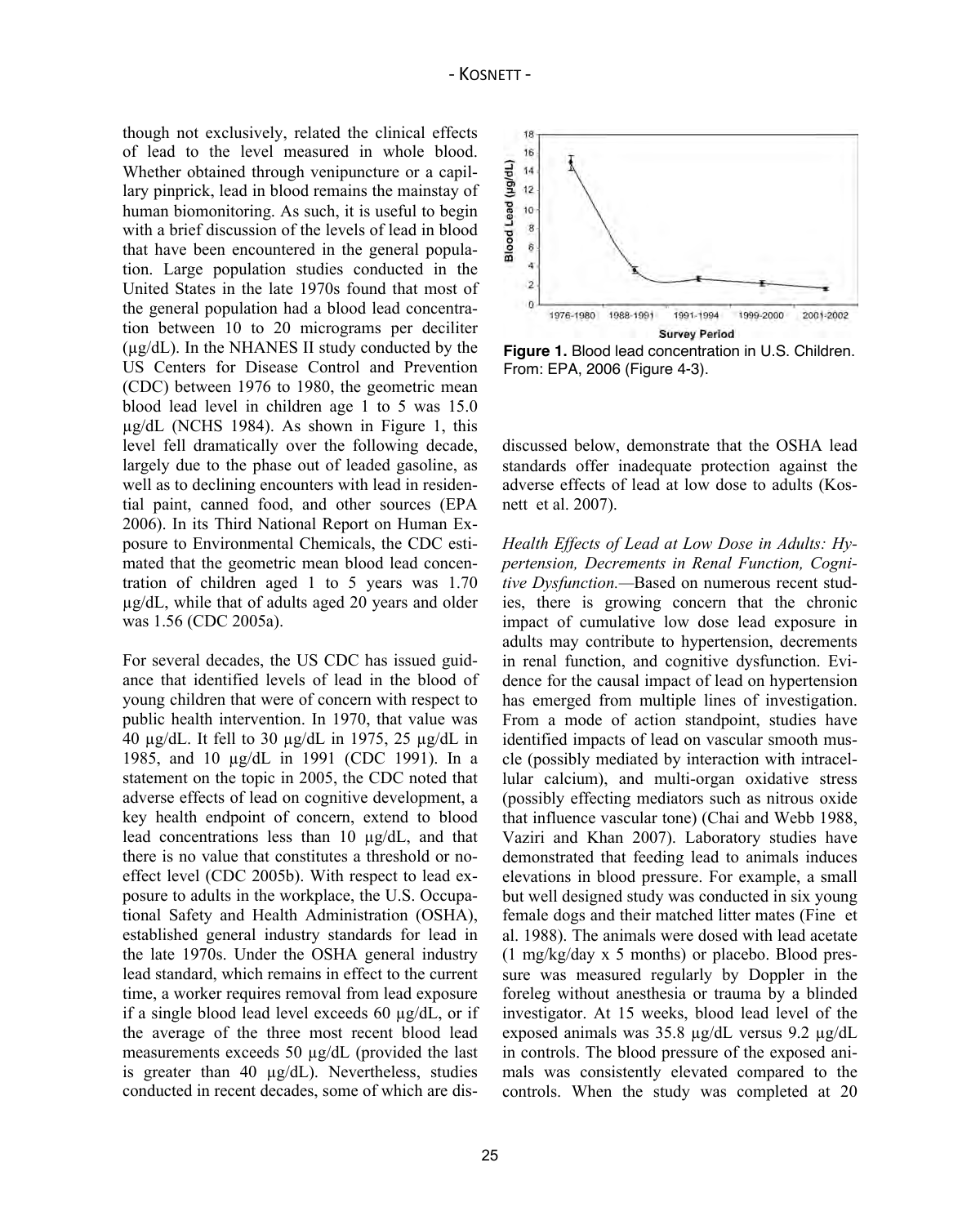weeks, their mean blood pressure was  $120 \pm 2.1$ mm Hg, compared to  $108 \pm 1.5$  in controls.

Numerous human epidemiological studies have observed a robust relationship between blood lead and blood pressure. Findings obtained from the NHANES II survey are illustrative. NHANES II was a representative cross-sectional survey of the noninstitutionalized United States population examined between 1976 and 1980. Of the 20,322 persons examined, a blood lead sample was obtained in 9,933. In adults males aged 18 to 74, the geometric mean blood lead was 15.8 µg/dL (NCHS 1984). Blood lead was significantly associated with systolic and diastolic blood pressure, after controlling for age, body mass index, and demographic and nutritional factors (Schwartz 1988). Meta-analyses based on studies conducted on subjects with environmental and occupational lead exposure have found that the relationship between blood lead concentration and blood pressure can be described by a log-linear model. As blood lead level doubles (e.g. from 5 to 10  $\mu$ g/dL), there is a corresponding increase in systolic blood pressure of either 1.0 mm Hg (Nawrot et al. 2002, see Figure 2), or 1.25 mmHg (Schwartz 1995). It should be realized that in studies such as these, the mean blood pressure increase (which from a clinical standpoint appears small) reflects observations in some individuals who may exhibit no pressor response, as well as those for whom the impact may be much higher. A mean blood pressure increase across the general population of only a few mmHg is of public health concern, since elevated blood pressure is a significant risk factor for cardiovascular, cerebrovascular and renovascular disease (Pirkle et al. 1985, EPA 2006). A recent 12-year follow-up study of subjects greater than 40 years of age enrolled in NHANES III ( $n = 9,757$ ) observed that the subgroup with blood lead concentration  $\geq 10 \mu g/dL$  (median 11.8) had a relative risk of cardiovascular mortality of 1.55 (95% C.I. 1.16–2.07) compared with subjects with blood lead <5  $\mu$ g/dL (Schober et al. 2006).

Our understanding that the impact of lead on blood pressure is predominantly influenced by long-term, cumulative exposure has been derived in part from investigations that utilized noninvasive x-ray fluorescence measurement of lead in bone as a biomarker of exposure. Greater than 90 percent of the body lead burden is found in bone, where it resides with a half-life of years to decades. In a nested case-control study conducted in a subcohort of the Normative Aging Study, 146 hypertensive men were compared to 444 normotensive controls (Hu et al. 1996). The mean age of the study subjects was  $66.6 \pm 7.2$  years, and their mean blood lead concentration, 6.3 µg/dL, reflected background environmental lead exposure. Logistic regression analysis revealed three significant risk factors for hypertension: body mass index, family history of hypertension, and tibia bone lead concentration. From the lowest to the highest quintile of bone lead, the odds of being hypertensive increased by 50 % (O.R. = 1.5, 95% C.I. 1.1-1.8). The results of this and other studies conducted in middle aged to older adults suggest that long-term blood lead concentrations in the range of 10 to 25 µg/dL pose a significant risk of hypertension and cardiovascular disease (Navas–Acien et al. 2007).

Several studies conducted in general population samples have reported an association between blood lead concentration and biomarkers of renal function. For example, Staessen et al. (1992) examined the relationship between blood lead and creatinine clearance in 965 men and 1,016 women (age 20 to 88) recruited from a region with environmental cadmium exposure. The geometric mean blood lead concentration was approximately 10  $\mu$ g/dL (range 1.7 - 72.5  $\mu$ g/dL). There was a significant inverse correlation between age-adjusted creatinine clearance and blood lead, which persisted after excluding subjects with occupational lead exposure, or those with the highest tercile of blood lead (geometric mean 18.4 µg/dL). Some recent studies have suggested that the relationship between low level lead exposure and renal dysfunction may be accentuated in subjects with other risk factors for renal disease, such as hypertension or diabetes (Muntner et al. 2003, Tsaih et al. 2004).

Recent studies conducted in older adults have found cumulative lead exposure, as reflected by the concentration of lead in bone, to be a risk factor for poorer performance on some tests of cognitive function. The Baltimore Memory Study (Shih et al. 2006) examined 991 randomly selected, sociodemographically diverse community-dwelling adults aged 50 to 70 years. Blood lead (mean =  $3.5 \pm 2.2$ )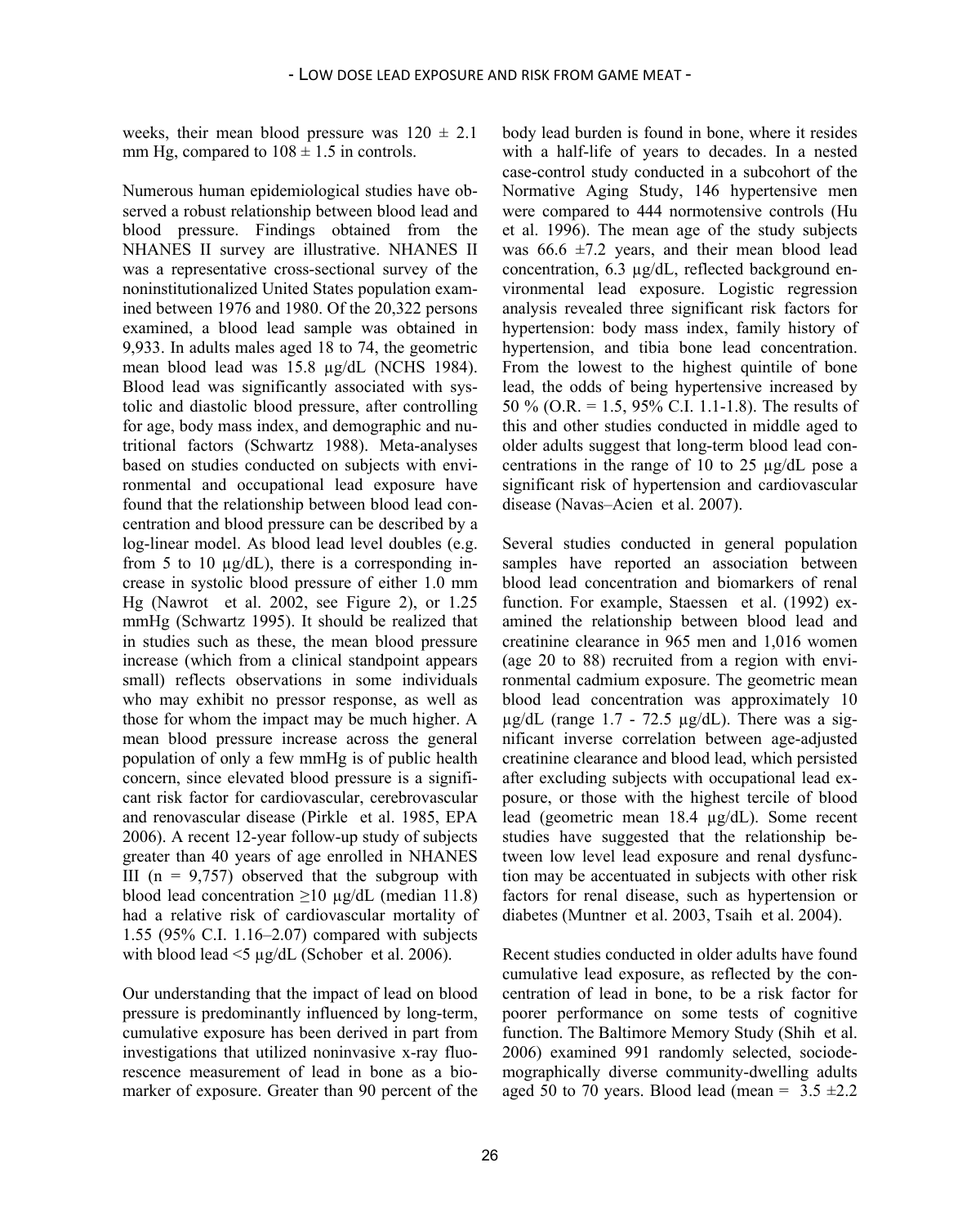µg/dL) was not a predictor of neuropsychological performance. However, increasing tibia bone lead concentration was associated with deficits in visuoconstructive skill, such that an increase of 13 ppm bone lead yielded an impact equivalent to 4.8 years of aging. In a subcohort of the Normative Aging Study, 1089 older, mainly white men, (mean age  $68.7 \pm 7.4$  years) under repeat neuropsychological testing over an approximately 3.5 year interval (Weisskopf et al. 2007). Tibia bone lead concentration, but not blood lead concentration, was significantly associated with decreased visuospatial performance over time.

*Adverse Reproductive Outcome in Women*.— Concern over the adverse reproductive effects of low level lead exposure to women has emerged from studies of multiple endpoints. In a welldesigned nested case control study conducted in Mexico City, 562 women seeking prenatal care were prospectively followed for the first 20 weeks of pregnancy (Borja-Aburto et al. 1999). The average blood lead at enrollment was 11 µg/dL. Using the quartile of women with blood lead  $\leq$   $\mu$ g/dL as the referent group, the odds ratio for spontaneous abortion for the quartiles with blood lead of 5 - 9  $\mu$ g/dL, 10 - 14  $\mu$ g/dL, and  $\geq$ 15  $\mu$ g/dL were 2.3, 5.4, and 12.2 respectively (test for trend,  $P = 0.021$ ). Overall, an increase in maternal blood lead of 5 µg/dL was associated with an odds ratio for spontaneous abortion of 1.8 (95% C.I. 1.1, 3.1). Other studies have associated maternal lead exposure with adverse effects on physical growth and neurocognitive development during infancy and childhood. Two long-term prospective studies examined the impact of low-level prenatal lead exposure on neurobehavioral development during childhood. In the Yugoslavia Prospective Lead Study, childhood IQ assessed at 3 to 7 years of age declined 1.8 points (95% C.I. 1.0, 2.6) for every doubling of prenatal blood lead, which was defined as the average of maternal blood lead at midpregnancy and delivery (mean,  $10.2 \pm 14.4$  µg/dL, n = 390) (Wasserman et al. 2000). Similarly, the Mexico City Prospective Lead Study found that IQ declined 2.7 points (95 C.I. 0.9, 4.4) for every doubling of third trimester maternal blood lead (geometric mean 7.8 µg/dL, n  $= 150$ ) (Schnaas et al. 2006). In both studies, the relationship between prenatal blood lead and postnatal childhood IQ was characterized by a loglinear model, such that IQ decline was steepest at maternal blood lead levels less than 10  $\mu$ g/dL.

*Adverse Effects on Neurocognitive and Neurobehavioral Development in Children*.—Much of the public health concern over low-level lead exposure in recent years has focused on adverse impacts to children. Children have heightened susceptibility to environmental lead exposure for several reasons. The developing nervous system of the fetus and young child is the human organ system most sensitive to the deleterious effects of lead. Compared to that of adults, the juvenile gastrointestinal tract absorbs a higher percentage of lead that is ingested. Normal mouthing behavior of young children results in greater intake of lead in environmental media such as soil or dust. Finally, in proportion to body size, children breathe more air, drink more liquid, and consume more food than adults.

The adverse effect of lead on children's intellectual function is well established by decades of extensive study. A recent analysis examined this association by pooling data on blood lead and intelligence quotient (IQ) on 1,333 children enrolled in seven prospective cohort studies from birth or infancy to age 5 to 10 years (Lanphear et al. 2005). The primary analysis examined full scale IQ as a function of concurrent blood lead level at 4 to 7 years of age, adjusting for HOME score (a measure of the childrearing environment), birth weight, maternal IQ, and maternal education. The median concurrent blood lead level was 9.7 µg/dL (range 2.5 to 33.2). The relationship between blood lead and IQ was described by a log linear multiple regression model. This indicated a loss of 6.2 IQ points as blood lead increased from  $\leq 1$  to 10  $\mu$ g/dL, and a loss of 3.0 IQ points as blood lead increased from 10 µg/dL to 30 µg/dL.

The impact of these decrements in IQ, which may be difficult to clinically discern in any one individual, is best appreciated in a broader societal context. Lead-related decrements in IQ are relatively uniform across a range of intelligence, and thus an overall downward shift in IQ in the general population not only increases the number of children with low test scores, but also decreases the number scoring in the gifted range. As illustrated in Figure 2, a five point IQ shift in the bell-shaped distribution of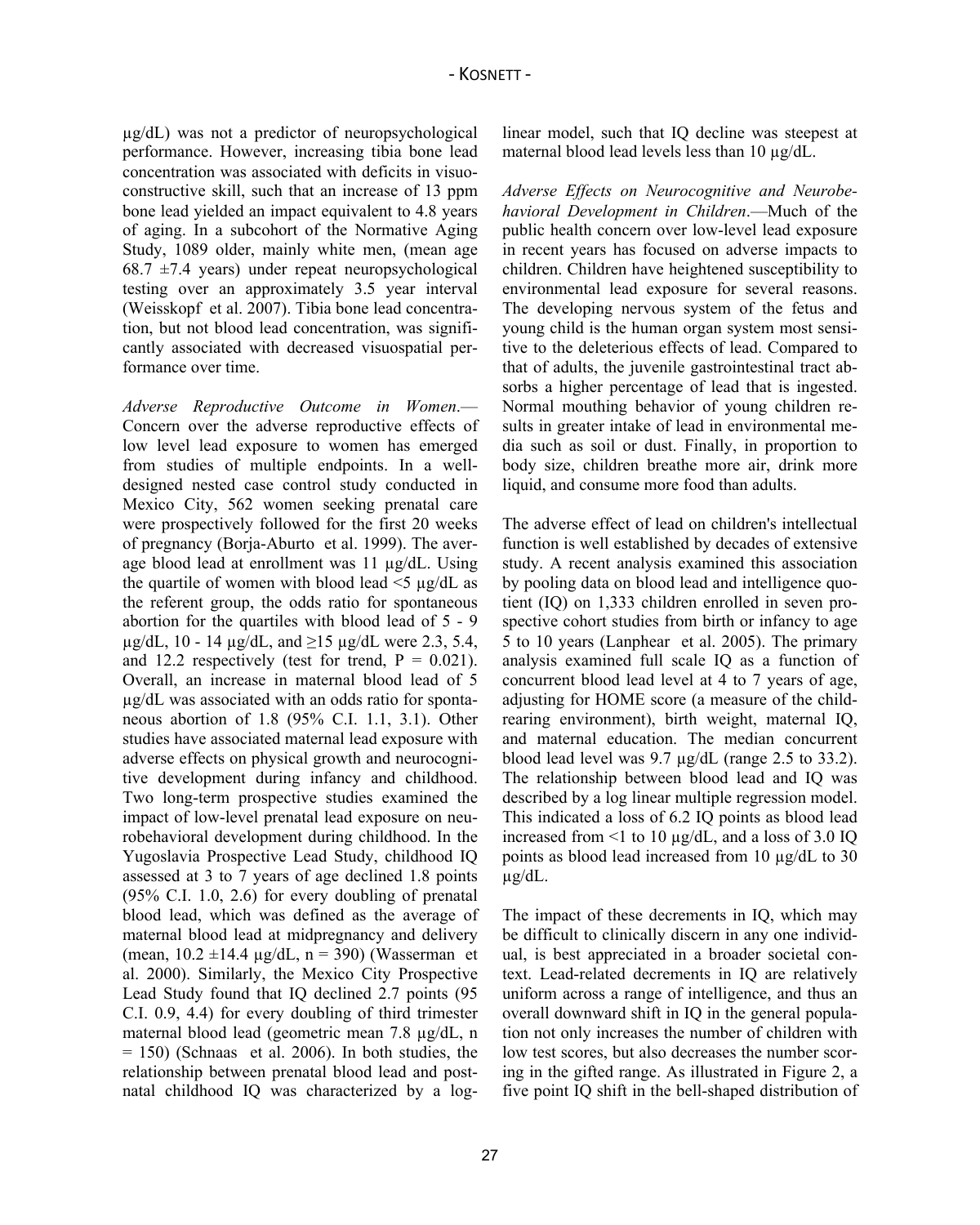

**Figure 2.** Changes in the number of children with IQ <70 and >130 per 100 million population based on a drop in the mean IQ of five points. Reprinted with permission, from Gilbert and Weiss, 2006.

IQ has its greatest impact at the tails of the distribution, increasing by approximately 57% the number of children with extremely low IQ scores (IQ <70), and decreasing by approximately 60% those with an IQ in the very superior range  $(IQ > 130)$  (Gilbert and Weiss 2006). Given the capacity of individuals at the extremes of intelligence to have a disproportionate influence on societal function and resources, the overall cost of elevated lead exposure to society has been judged to be considerable.

The neurobehavioral effects of lead on child development, while less intensively studied than effects on cognition, may also have a significant societal impact. For example, some evidence suggests that blood lead levels in the mid-teens or higher may be associated with an increased risk of antisocial behavior and delinquency (Deitrich et al. 2001, EPA 2006).

*Lead Ammunition and Primary and Secondary Prevention*.*—*Public health action to reduce the risks associated with low level lead exposure may include elements of both primary and secondary prevention. With respect to adults, a recent recommendation has called for individuals to be removed from occupational lead exposure if a single blood

lead concentration exceeds 30 µg/dL, or if two successive blood lead measurements over a 4 week interval are  $\geq 20$  µg/dL. It is further recommended that removal from lead exposure be considered to avoid long-term risk to health if exposure control measures over an extended period do not decrease blood lead concentrations to  $\leq 10 \mu g/dL$  (Kosnett et al. 2007).

In its 2005 Statement on Preventing Lead Poisoning in Young Children, the US Centers for Disease Control and Prevention acknowledged that the effort to eliminate childhood lead poisoning would require a multitiered approach that included secondary prevention through case identification and management of elevated blood lead levels. However, because no threshold for the adverse effect of lead on neurodevelopment has been found, the CDC emphasized that "primary prevention must serve as the foundation of the effort" (CDC 2005b). It further noted that "efforts to eliminate lead exposures through primary prevention have the greatest potential for success….Ultimately, all nonessential uses of lead should be eliminated."

There is growing concern that the use of lead ammunition for the hunting of wild game, a nonessential use of lead, may increase the lead exposure of adults and children who consume the harvested meat. Case reports have described the occasional consumer of wild game who had markedly elevated blood lead concentrations and associated symptoms that were attributed to lead shotgun pellets retained in the appendix or ascending colon (Hillman 1967, Durlach et al. 1986, Gustavsson and Gerhardsson 2005). However, the more widespread public health issue is the risk of subclinical, low level lead exposure associated with the ingestion of lead-contaminated meat. Johansen and his colleagues (Johansen et al. 2004) measured the lead concentration in cooked whole breast tissue of seabirds from Greenland killed with lead shot. Visible lead pellets were identified by x-ray and removed by dissection prior to analysis. Breast tissue of the thick-billed murre  $(n = 32)$  contained a mean lead concentration of  $0.73 \pm 2.9$  µg/g (wet weight), while that of the common eider  $(n = 25)$ contained 6.1  $\pm$ 13 µg/g. By comparison, the lead content of breast meat in 25 common eiders that were accidentally drowned in fishing nets rather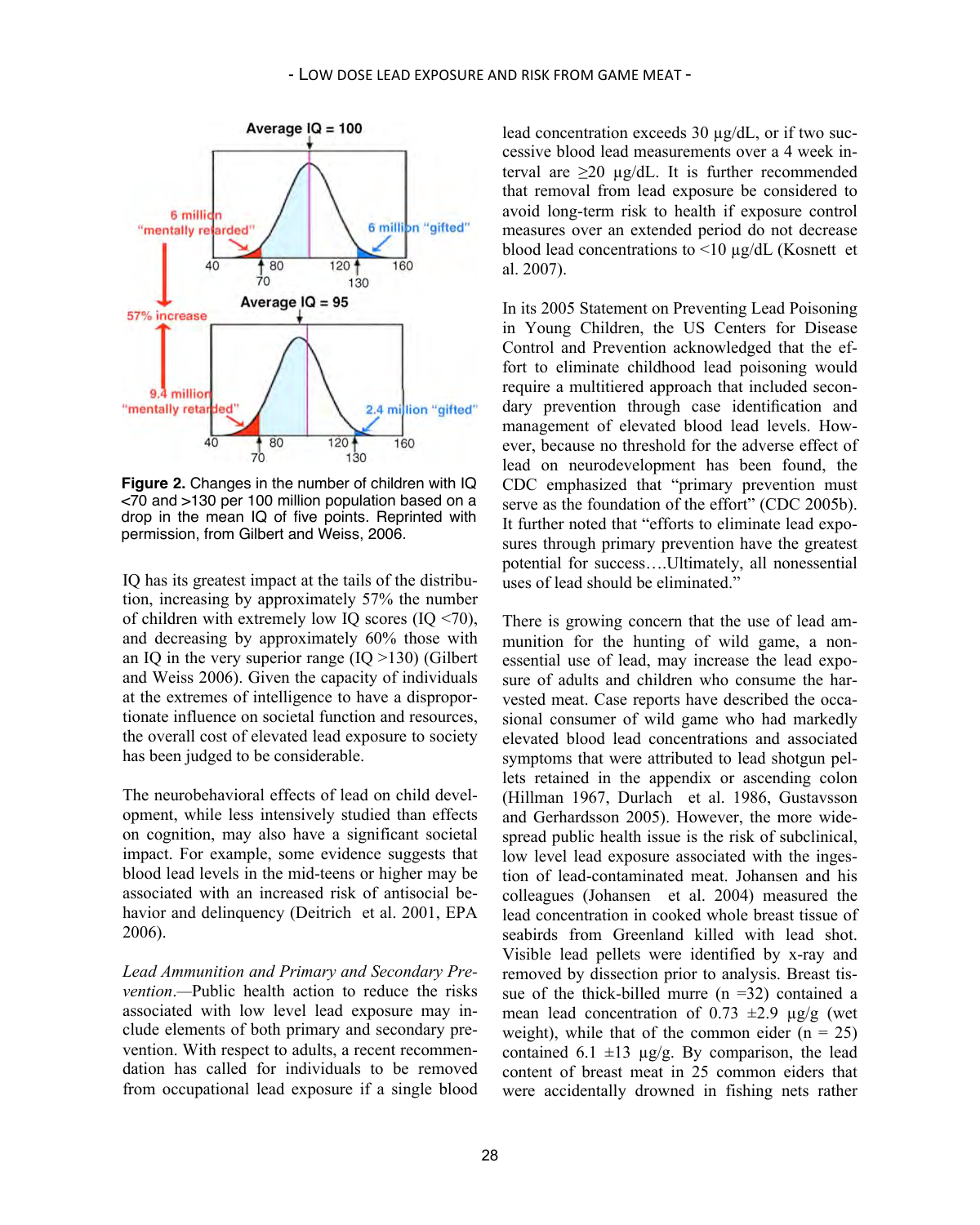than being shot contained  $0.14 \pm 0.13$  ug/g. Another recent investigation measured the lead concentration in samples of raw muscle meat freshly harvested from red deer killed with lead bullets (Dobrowolska and Melosik 2008). Lead concentration in the muscle declined as a function of radial distance from the bullet pathway. However, at a radius of 15 cm (approximately 6 inches) from the bullet path, the muscle contained lead at a mean concentration of 8.5  $\mu$ g/g wet weight (n = 10) above lead levels found in muscle far distant from the bullet pathway (mean =  $0.16 \mu g/g$ ). At a radius of 25 cm (approximately 10 inches) from the bullet pathway, the meat contained a mean lead concentration that was  $1.16 \mu g/g$  above the values found in the far distant muscle.

A recent experimental study by Mateo and colleagues in Spain (Mateo et al. 2007) observed that cooking meat containing imbedded lead pellets of lead shot contributes to the transfer of lead contamination to other portions of the meat. In this investigation, 1, 2 or 4 pellets of pre-fired #6 lead shot were manually imbedded in the breast of nonshot farm raised quails obtained from a supermarket. The breasts ( $n = 3$  per group) were subsequently cooked by boiling in a solution of water, sunflower oil, and spices. The lead pellets were then removed, and the breast meat was analyzed for lead. Compared to breast meat cooked without an imbedded pellet (mean lead concentration <0.01  $\mu$ g/g wet weight, range <0.01 to 0.01), the breast cooked with 2 imbedded pellets contained 0.49  $\mu$ g/g (range 0.10 to 1.19), and that with 4 pellets contained 1.64  $\mu$ g/g (range 1.07 to 2.12). Substantially higher lead values were found when vinegar was added to the boiling water in a traditional pickling recipe.

A portion of game meat for an adult might weigh 141 g (approximately 5 ounces) (EPA 1997, Hogbin et al. 1999), and that for a 3 to 5 year old child might weigh 100 g (approximately 3.5 ounces). It can therefore be seen that a single serving of game meat containing 1 µg/g lead may result in ingestion of 141 µg lead in an adult and 100 µg lead in a child. These amounts are markedly elevated compared to the estimated daily dietary intake of 2 to 10 µg lead now considered prevalent in the American diet (EPA 2006).

Studies conducted in native peoples who regularly consume game birds harvested with lead ammunition have observed a relationship between blood lead concentration and bird meat consumption. In a study of adult male ethnic Greenlanders, mean blood lead was 1.5  $\mu$ g/dL (n = 4) among control subjects consuming no bird meals, compared to 7.4  $\pm 4.7$  µg/dL (n = 31) among those consuming 5.1 to 15 bird meals per month, and  $8.2 \pm 4.5$   $\mu$ g/dL among those consuming 15.1 to 30 bird meals per month (Johansen et al. 2006). In a study of native Cree adults residing in northern Ontario, Canada, the geometric mean blood lead concentration of adult males was approximately 6.3 µg/dL, compared to 2.1  $\mu$ g/dL in a control group (n = 25) from the industrialized city of Hamilton, Ontario (Tsuji et al. 2008a). Isotopic lead ratio analysis of the blood lead samples, locally used lead ammunition, and lichen (an environmental biosensor) determined that ammunition was the main source of lead exposure in the native group (Tsuji et al. 2008b).

The extent to which human consumption of venison and breast meat from game birds such as mourning doves harvested with lead ammunition may contribute to lead exposure in the United States is a topic of increasing interest, sparked in part by the recent detection of lead fragments in ground venison submitted by hunters to food pantries in several Midwestern states (Bihrle 2008). The North Dakota Department of Health, in conjunction with the National Center for Environmental Health of the US CDC, recently conducted a survey of blood lead concentrations among a convenience sample of 740 individuals, 80.8% of whom reported a history of wild game consumption, predominantly venison (Iqbal et al. 2008). Almost all of the subjects were adults, with the exception of 7 subjects between the ages of 2 to 5 years  $(0.9\%)$ , and 12 subjects between the ages of 6 to 14 years (1.6%). The geometric mean blood lead concentration was 1.17  $\mu$ g/dL (range 0.18 to 9.82  $\mu$ g/dL), lower than the US population geometric mean of 1.56 µg/dL for adults 20 years of age and older (CDC 2005a). Eight participants (1.1%) had blood lead concentrations  $\geq$  5 µg/dL. In multivariate analysis that adjusted for age, sex, race, age of housing, and leadrelated occupations and hobbies, individuals who reported consuming game meat had an increment in blood lead of 0.3 µg/dL (95% C.I. 0.157, 0.443). In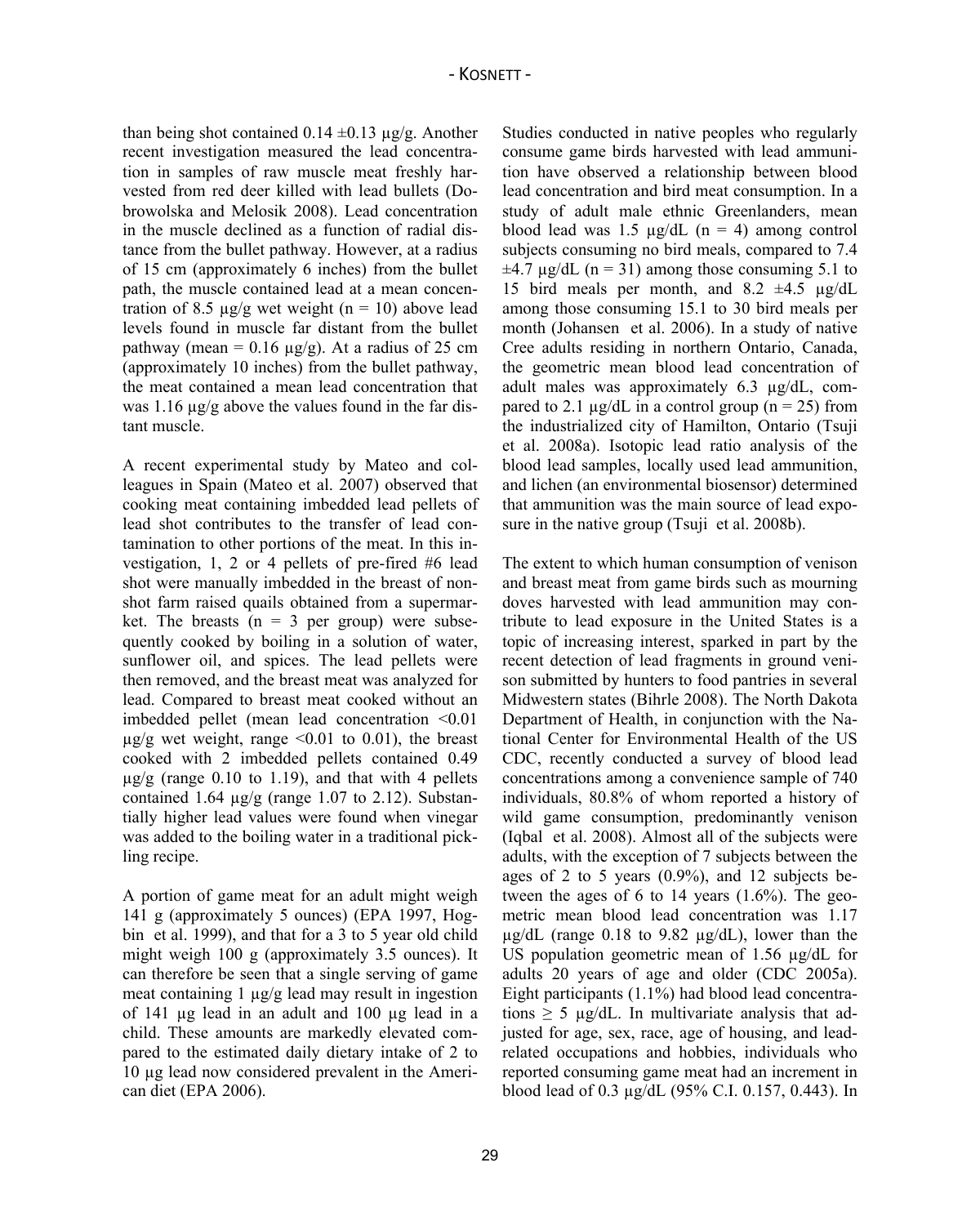like manner, individuals who had consumed game meat within the past month had a covariate-adjusted blood lead concentration that was 0.3 to 0.4 µg/dL higher than those who had last consumed it more than 6 months ago. Based upon the findings of this survey, the North Dakota Department of Health advised that pregnant women and children younger than 6 years of age should not eat venison harvested with lead bullets (NDDH 2008).

The magnitude of the health risk associated with consumption of game harvested with lead ammunition is likely to be influenced by multiple factors including, but not limited to the lead content of the ingested meat, the particle size and solubility of any ingested lead residues, the manner in which the meat is cooked or prepared, the frequency of consumption, and the age of the consumer. In a further effort to understand the potential impact, the Lead-Spread model of the California Department of Toxic Substance Control (DTSC 2007) was used to estimate the median  $(50<sup>th</sup>$  percentile) and  $95<sup>th</sup>$  percentile increment in blood lead concentration in adults and children consuming two or five portions of game meat per week containing *soluble* lead at a concentration of 1 µg/gram wet weight. This concentration was selected for modeling based on the findings of some analytical studies, summarized above, that suggest that a value of this magnitude might exist in servings of game meat harvested with lead ammunition, after intact pellets have been removed.

Table 1 presents estimates of the  $50<sup>th</sup>$  percentile and 95<sup>th</sup> percentile blood lead concentrations of children and adults associated with consumption of either two or five game meals per week at two different levels of bioavailability. The relative bioavailability of lead residues present in cooked game meat harvested with lead ammunition has not been examined experimentally. However, a rough estimate of 0.2 was utilized after comparing the blood lead increment of rats fed a diet of 0.075% lead derived

from small particles of metallic lead to that found in rats fed a diet of 0.02% lead derived from small particles of lead acetate (Barltrop and Meek, 1979). For purposes of discerning the upper bound of the influence of relative bioavailabilty of metallic lead, Table 1 also presents results obtained by setting relative bioavailability to 1.0.

The blood lead values in Table 1 represent the sum obtained by *adding* the estimated increment in blood lead attributed to the game meat consumption to the median  $(50<sup>th</sup>$  percentile) blood lead concentration for children or adults found in a recent U.S. population National Health and Nutrition Evaluation Survey (NHANES) (CDC 2005a). Although the NHANES general population estimates might have included some individuals who consume game meats, their impact on the general population median value can, for purposes of this example, be considered minor. The increment in blood lead attributed to game meat consumption in Table 1 can be found by subtracting 1.5 from the child values, and 1.6 from the adult values. It is notable that the median  $(50<sup>th</sup>$  percentile) increment calculated by the LeadSpread model for adults consuming two game meat meals per week containing 1 µg/g lead at a relative bioavailability of 0.2 is 0.3 µg/dL. This is the same increment in blood lead associated with game meat consumption in the North Dakota survey cited above (Iqbal 2008).

The main implication of the results yielded by the model is that regular consumption of game meat harvested with lead ammunition and contaminated with lead residues may cause relatively substantial increases in blood lead compared to background levels, particularly in children. Additional epidemiological investigations of potentially affected populations to further define the magnitude of the risk are warranted. Any such risk would be entirely avoidable by the use of the available alternatives to lead ammunition.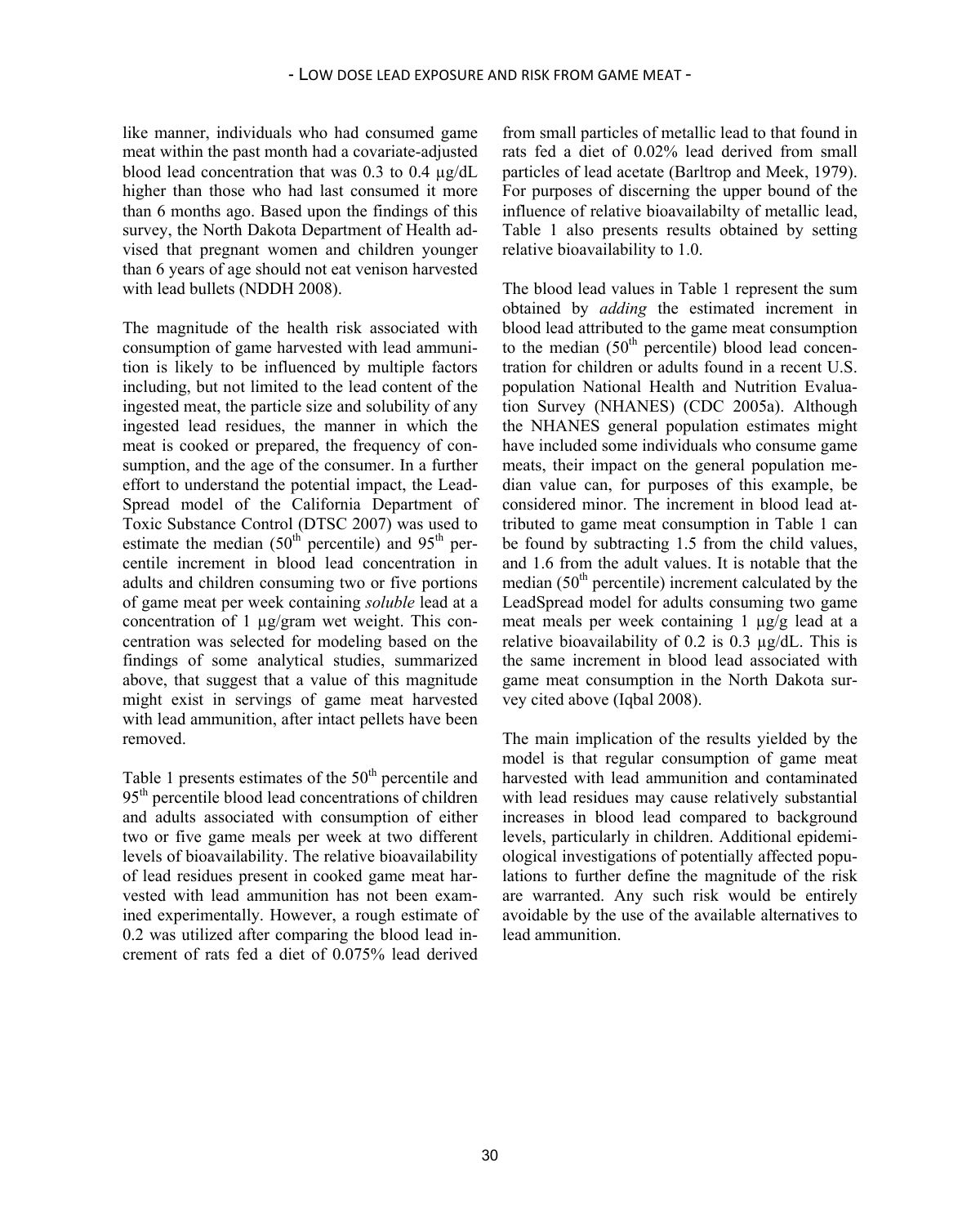### ‐ KOSNETT ‐

| <b>Game meat</b><br>meals per week $2$ | <b>Relative</b><br>Bioavailability <sup>3</sup> | <b>Estimated child blood lead level</b><br>$(\mu g/dL)^4$ |                             | Estimated adult blood lead level<br>$(\mu g/dL)^5$ |                             |
|----------------------------------------|-------------------------------------------------|-----------------------------------------------------------|-----------------------------|----------------------------------------------------|-----------------------------|
|                                        |                                                 | 50 <sup>th</sup> percentile                               | 95 <sup>th</sup> percentile | 50 <sup>th</sup> percentile                        | 95 <sup>th</sup> Percentile |
| $\overline{2}$                         | 0.2                                             | 2.4                                                       | 3.5                         | 1.9                                                | 2.3                         |
| 2                                      | 1.0                                             | 6.1                                                       | 11.4                        | 3.2                                                | 5.1                         |
| 5                                      | 0.2                                             | 3.8                                                       | 6.4                         | 2.4                                                | 3.3                         |
| 5                                      | 1.0                                             | 12.5                                                      | 26.5                        | 5.6                                                | 10.3                        |

**Table 1.** Estimated blood lead distribution associated with regular consumption of game meat containing 1 ppm lead due to contamination from lead ammunition (background level plus game meat increment).1

<sup>1</sup> Estimates derived from use of LeadSpread Version 7 (DTSC. 2007), assuming geometric standard distribution of 1.6; ingestion constant (µg/dL)/µg/day) of 0.16 for child (age 3 to 5 years); and ingestion constant for adult of 0.04.

 $2^2$  Child meal consists of 100 g of game meat with a lead concentration of 1 ppm. Adult meal consists of 141 g of game meat with a lead concentration of 1 ppm

 $3$  Relative to bioavailability of dietary lead acetate in rats (DTSC, 2007)

<sup>4</sup> Values shown represent blood lead increment attributed to game meat consumption *added* to 50<sup>th</sup> percentile blood lead reported in CDC Third National Report on Human Exposure to Environmental Chemicals, 2001 – 2002 (1.50 µg/dL for child 1-5 years of age) (CDC, 2005)

<sup>5</sup> Values shown represent blood lead increment attributed to game meat consumption *added* to 50<sup>th</sup> percentile blood lead reported in CDC Third National Report on Human Exposure to Environmental Chemicals, 2001 – 2002 (1.60 µg/dL for adults 20 years and older) (CDC, 2005)

#### **ACKNOWLEDGEMENTS**

The assistance of Estelle N. Shiroma, D. Env, and Ms Kun Zhao, of ENVIRON, Emeryville, CA with the LeadSpread blood lead modeling is gratefully acknowledged.

#### **LITERATURE CITED**

- ATSDR. Agency for Toxic Substances and Disease Registry. 2007. Toxicological Profile for Lead. ATSDR, Atlanta, Georgia, USA.
- BARLTROP, D., AND F. MEEK. 1979. Effect of particle size on lead absorption from the gut. Archives of Environmental Health 34:280 – 285.
- BIHRLE, C. 2008. An evolving perspective on lead in venison. Pages 30-35 in North Dakota Outdoors Magazine. August-September 2008. North Dakota Game and Fish Department, Bismarck, North Dakota, USA.
- BORJA-ABURTO, V. H., I. HERTZ-PICCIOTTO, M. R. LOPEZ, P. FARIAS, C. RIOS, AND J. BLANCO. 1999. Blood lead levels measured prospectively and risk of spontaneous abortion. American Journal of Epidemiology 150:590-597.
- CDC. CENTERS FOR DISEASE CONTROL AND PRE-VENTION. 1991. Preventing Lead Poisoning in Young Children. CDC, Atlanta, Georgia, USA.
- CDC. CENTERS FOR DISEASE CONTROL AND PRE-VENTION. 2005a. Third National Report on Human Exposure to Environmental Chemicals. NCEH Pub. No. 05-0570, Lead CAS No. 7439- 92-1. CDC, Atlanta, Georgia, USA.
- CDC. CENTERS FOR DISEASE CONTROL AND PRE-VENTION. 2005b. Preventing Lead Poisoning in Young Children. CDC, Atlanta, Georgia, USA.
- CHAI, S. S., AND R. C. WEBB. 1988. Effects of lead [on vascular reactivity. Environmental Health](http://dx.doi.org/10.2307/3430506) Perspectives 78:85-89.
- DIETRICH, K. N., M. D. RIS, P. A. SUCCOP, O. G. BERGER, AND R. L. BORNSCHEIN. 2001. Early [exposure to lead and juvenile delinquency. Neu](http://dx.doi.org/10.1016/S0892-0362(01)00184-2)rotoxicology and Teratology 23:511-518.
- DOBROWOLSKA, A., AND M. MELOSIK. 2008. Bullet-derived lead in tissues of the Wild Boar (*Sus scrofa*) and Red Deer (*Cervus elaphus*). Euro[pean Journal of Wildlife Research 54:231-235.](http://dx.doi.org/10.1007/s10344-007-0134-y)
- DTSC. DEPARTMENT OF TOXIC SUBSTANCES CON-TROL. 2007. LeadSpread 7. DTSC, Sacramento, California, USA.
- DURLACH, V., F. LISOVOSKI, A. GROSS, G. OSTER-MANN, M. [LEUTENEGGER. 1986. Appendectomy](http://dx.doi.org/10.1016/S0140-6736(86)91769-1)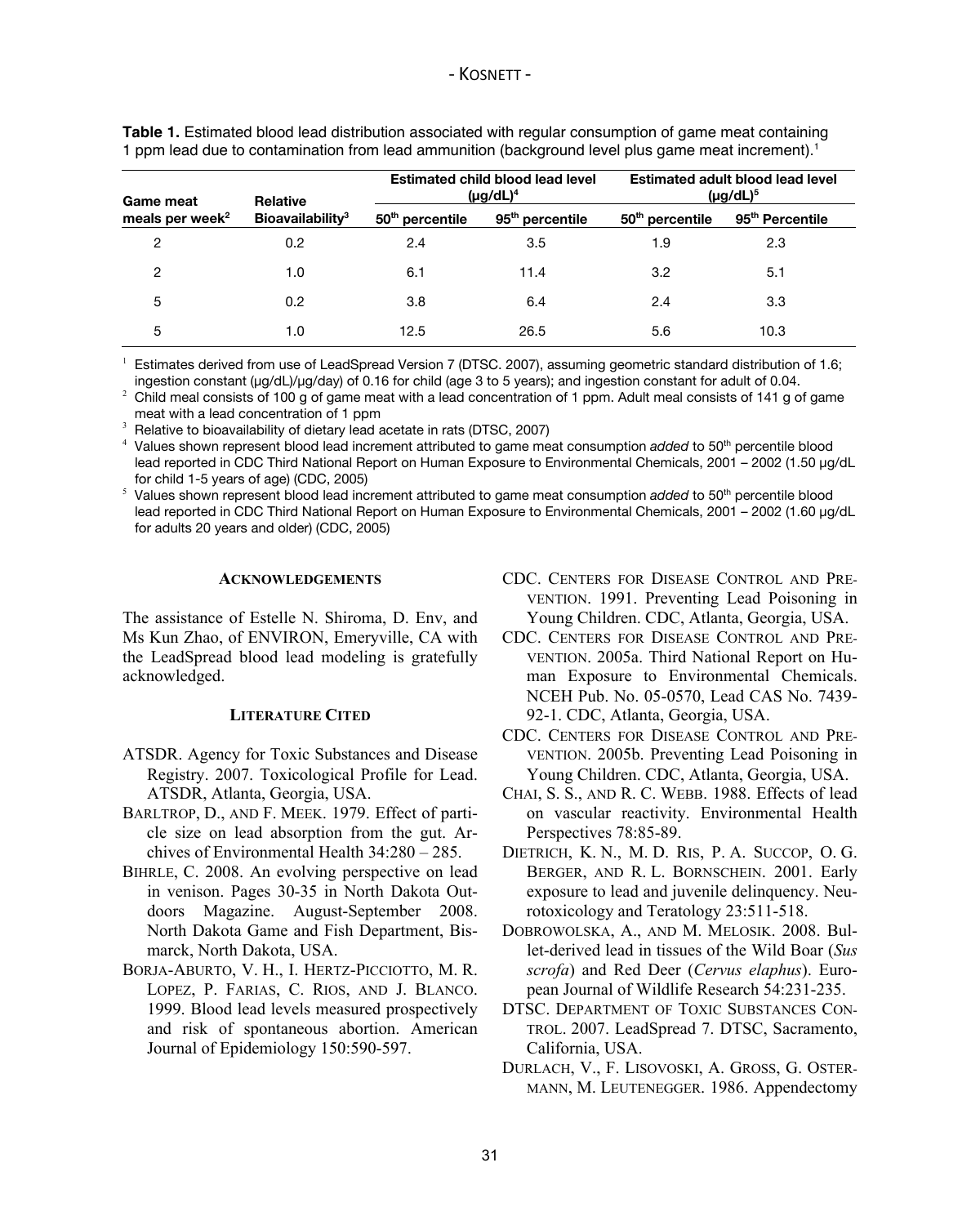[in an unusual case of lead poisoning. Lancet](http://dx.doi.org/10.1016/S0140-6736(86)91769-1)  1(8482):687-688

- EPA. ENVIRONMENTAL PROTECTION AGENCY. 1997. Exposure Factors Handbook. U.S. Environmental Protection Agency, National Center for Environmental Assessment, Washington, DC, USA.
- EPA. ENVIRONMENTAL PROTECTION AGENCY. 2006. Air Quality Criteria for Lead (Final). U.S. Environmental Protection Agency, National Center for Environmental Assessment, Washington, DC, USA.
- FINE, B. P., T. VETRANO, J. SKURNICK, AND A. TY. [1988. Blood pressure elevation in young dogs](http://dx.doi.org/10.1016/0041-008X(88)90041-5)  during low-level lead poisoning. Toxicology and Applied Pharmacology 93:388-393.
- GILBERT, S. G., AND B. WEISS. 2006. A rationale [for lowering the blood lead action level from 10](http://dx.doi.org/10.1016/j.neuro.2006.06.008)  to 2 microg/dL. Neurotoxicology 27:693-701.
- GUSTAVSSON, P., AND L. GERHARDSSON. 2005. In[toxication from an accidentally ingested lead](http://dx.doi.org/10.1289/ehp.7594)  shot retained in the gastrointestinal tract. Environmental Health Perspectives 113:491-493
- HILMAN, F. E. 1967. A rare case of chronic lead poisoning: polyneuropathy traced to lead shot in the appendix. Industrial Medicine and Surgery 36:488-492
- HOGBIN, M., A. SHAW, AND R. S. ANAND. 1999. Food portions and servings. How do they differ. Nutrition Insights, Volume 11, March 1999. USDA Center for Nutrition Policy and Promotion, Washington, DC, USA.
- HU, H., A. ARO, M. PAYTON, S. KORRICK, D. SPAR-ROW, WEISS S. T., AND A. ROTNITZKY. 1996. The relationship of bone and blood lead to hypertension. Journal of the American Medical Association 275:1171-1176.
- IQBAL, S. 2008. Epi-Aid Trip Report:Assessment of human health risk from consumption of wild game meat with possible lead contamination among the residents of the State of North Dakota. National Center for Environmental Health, Centers for Disease Control and Prevention, Atlanta, Georgia, USA.
- JOHANSEN, P., G. ASMUND, AND F. RIGET. 2004. High human exposure to lead through consump[tion of birds hunted with lead shot. Environ](http://dx.doi.org/10.1016/S0269-7491(03)00255-0)mental Pollution 127:125-129.
- JOHANSEN, P., H. S. PEDERSEN, G. ASMUND, AND F. [RIGET. 2006. Lead shot from hunting as a](http://dx.doi.org/10.1016/j.envpol.2005.09.015)

[source of lead in human blood. Environmental](http://dx.doi.org/10.1016/j.envpol.2005.09.015) Pollution 142:93-97.

- KOSNETT, M. J., R. P. WEDEEN, S. J. ROTHENBERG, K. L. HIPKINS, B. L. MATERNA, B. S. SCHWARTZ, H. HU, AND A. WOOLF. 2007. Rec[ommendations for medical management of adult](http://dx.doi.org/10.1289/ehp.9784)  lead exposure. Environmental Health Perspectives 115:463-471.
- LANPHEAR, B. P., R. HORNUNG, J. KHOURY, K. YOLTON , P. BAGHURST, D. BELLINGER, R. L. CANFIELD, K. N. DIETRICH, R. BORNSCHEIN, T. GREENE, S. J. ROTHENBERG, H. L. NEEDLEMAN, L. SCHNAAS, G. WASSERMAN, J. GRAZIANO, AND R. ROBERTS. 2005. Low-level lead expo[sure and children's intellectual function: An in](http://dx.doi.org/10.1289/ehp.7688)ternational pooled analysis. Environmental Health Perspectives 113:894-899.
- MATEO, R., M. RODRIGUEZ-DE LA CRUZ, D. VIDAL, M. REGLERO, AND P. CAMARERO. 2007. Transfer of lead from shot pellets to game meat dur[ing cooking. Science of the Total Environment.](http://dx.doi.org/10.1016/j.scitotenv.2006.10.022) 372:480-485.
- MUNTNER P., S. VUPPUTURI, J. CORESH, AND V. BATUMAN. 2003. Blood lead and chronic kid[ney disease in the general United States popula](http://dx.doi.org/10.1046/j.1523-1755.2003.00812.x)tion: Results from NHANES III. Kidney International 63:104-150.
- NAVAS-ACIEN A., E. GUALLAR, E. K. SILBERGELD, AND S. J. ROTHENBERG. 2007. Lead exposure and cardiovascular disease – a systematic re[view. Environmental Health Perspectives](http://dx.doi.org/10.1289/ehp.9785) 115:472-482.
- NAWROT, T. S., L. THIJS, E. M. DEN HOND, H. A. ROELS, AND J. A. STAESSEN. 2002. An epide[miological re-appraisal of the association be](http://dx.doi.org/10.1038/sj.jhh.1001300)tween blood pressure and blood lead: a metaanalysis. Journal of Human Hypertension 16:123-131.
- NCHS. NATIONAL CENTER FOR HEALTH STATIS-TICS. 1984. Blood lead levels for persons ages 6 months to 74 years. United States, 1976-1980. Vital and Health Statistics. Series 11, No. 233. Pub. No. (PHS) 84-1683. National Center for Health Statistics, Washington, DC, USA.
- NDDH. NORTH DAKOTA DEPARTMENT OF HEALTH. 2008. News release: State Health Department Announces Preliminary Findings in Blood Lead Level Study. November 5, 2008. North Dakota Department of Health, Bismarck, North Dakota, USA.